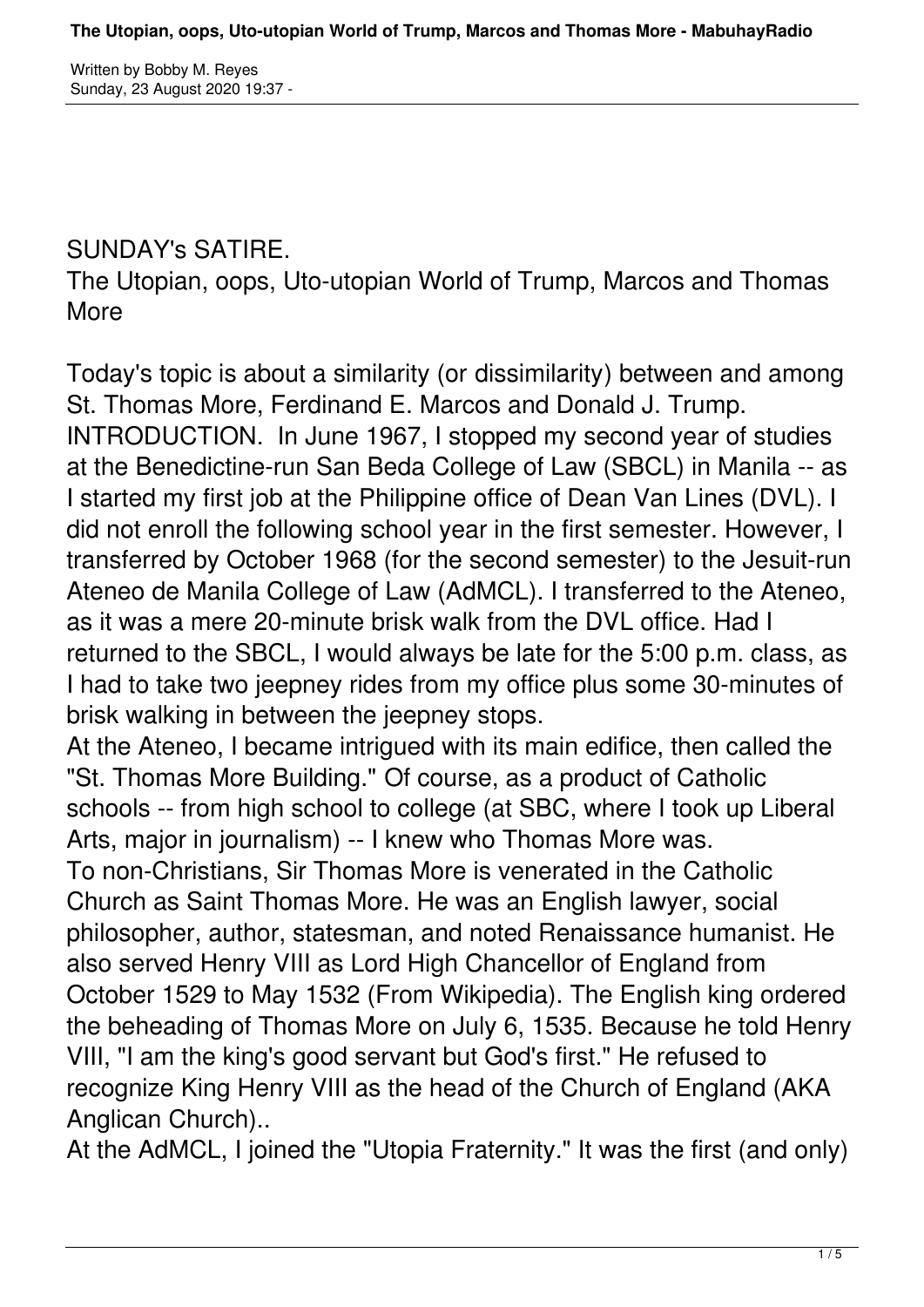**The Utopian, oops, Uto-utopian World of Trump, Marcos and Thomas More - MabuhayRadio**

Written by Bobby M. Reyes Sunday, 23 August 2020 19:37 -

fraternity in my life. It was of course named after Sir Thomas More's creation. Utopia is a work of fiction and socio-political satire by Thomas More (1478–1535). It was **Written in Latin and published** in 1516. Utopia **is an** is an is an is an is an is an is an is an is an is an is an is an is an is an is an is an is an is an is an is an is an is an is an is an is an is an is an is an is an is an is an is an is an is an imagined islaming the state of the state of the state of the state of the state of the state of the state of the state of the state of the state of the state of the state of the state of the state of the state of the state nd of a community or society that possesses highly

 desirable or nearly-perfect qualities for its citizens. The term was coined by Sir Thomas More

. Now let's get back to August 23, 2020, the Sunday before the Republican National Convention is to begin. It may be the clowning, oops, crowning glory of President Trump.

The political handlers of Mr. Trump probably wish their President would be as powerful as King Henry VIII. And head his own church, which I dubbed was back in 2016 as the "Praisebyterian Church" (as all its leaders and members keep on praising themselves and not God). I coined also a moniker for it: ""The Church of Jesus Christ of the Latter-Day Sinners." After all, Jesus Christ was sent to Planet Earth, so as to save the sinners ...

Now back to "Utopia." At the AdMCL, I was named the managing editor of the collegiate organ, "The Palladium." By its second issue, I was nearly kicked out for I wrote a satire about a real island in the Sulu Seas, the Turtle Island (and not an imaginary island in the style of Thomas More). I wrote a fictional account of the then-President Ferdinand E. Marcos -- whom I predicted in 1968 (in only his third year in office) would want to become a dictator) -- was planning to convert the Turtle Island into an unsinkable aircraft carrier. At that time, Mr. Marcos was floating the idea of invading Sabah and wresting it from the British-protectorate that was the Kingdom of Malaya (renamed later as Malaysia).

A pro-Marcos member of the law faculty apparently complained that my satire was not proper for a student press. My article "insulted President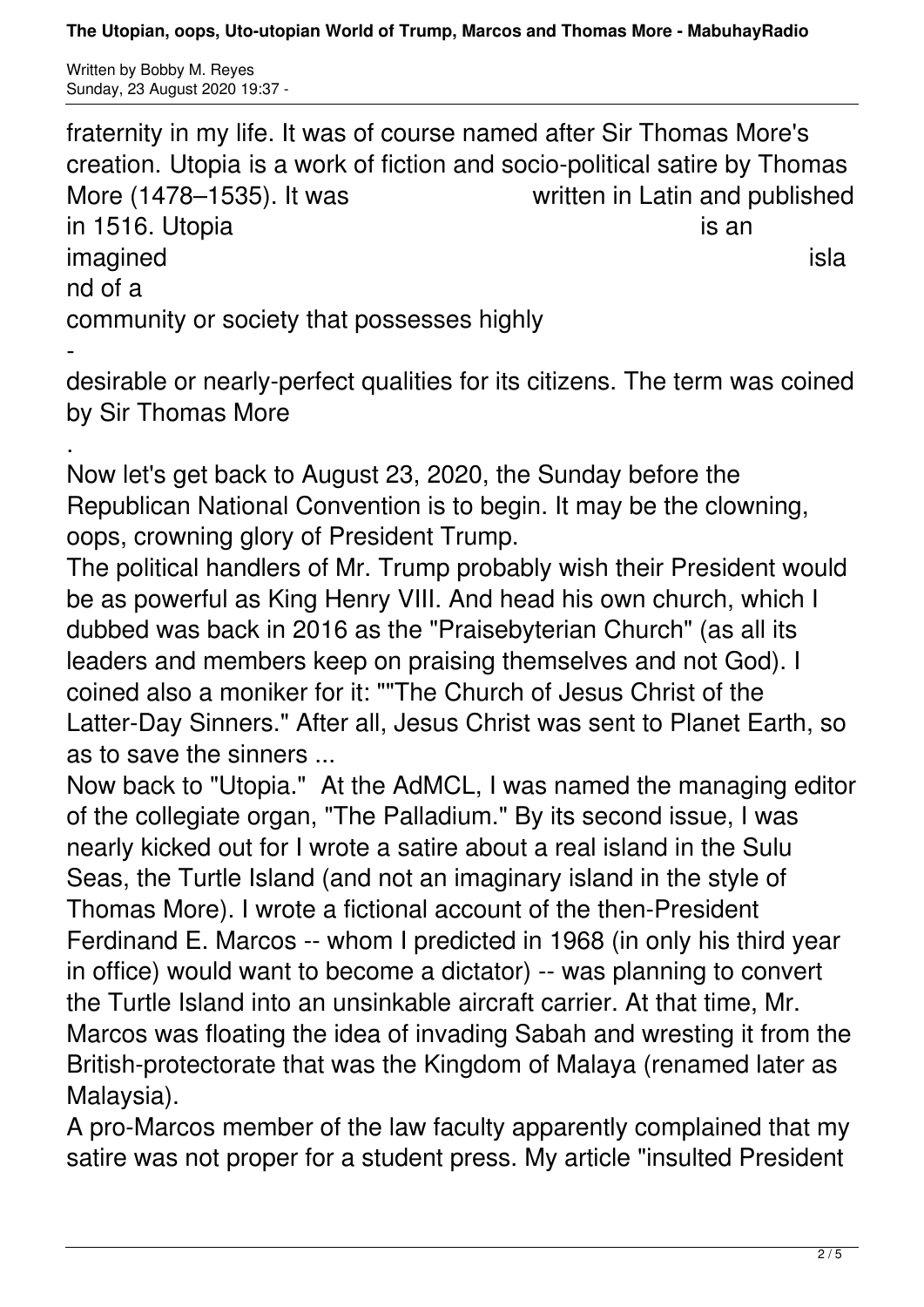**The Utopian, oops, Uto-utopian World of Trump, Marcos and Thomas More - MabuhayRadio**

Written by Bobby M. Reyes Sunday, 23 August 2020 19:37 -

Marcos." And that I had to go (and probably kicked out also as a student). And to make matters worse, I did not let our editor-in-chief, Louie Banzon, read and approve my manuscript of a satire. Pre-approval by the editor-in-chief was the S.O.P. (Standard Operation

Procedure).

The dean of the AdMCL, former Justice Pompeyo Diaz, ordered me to report to him for a meeting. I was expecting to be dressed down, if not kicked out. But Justice Diaz actually laughed a lot, as he read my satire in "The Palladium." He said that I wrote in the satirical style of St. Thomas More. And he would forgive me as it was my first offense. But he told me not to write any more political satire -- unless I would want to be "beheaded," too, like Saint Thomas.

And so, I purposely did not finish my second satire, which was entitled, "The Utopian, oops, Uto-utopian World of Ferdinand E. Marcos." But as the saying goes, "there is always a time for everything, even for all the seasons." So, 52-years later, I am now publishing the satire of the "Uto-utopian World" for Mr. Trump (as his Filipino counterpart, Ferdinand E. Marcos, has long gone to the Great Beyond).

"Uto-uto" is a Filipino colloquial word that means a fool or foolish, or silly, or (at best), a simpleton.

Yes, the "Uto-utopian (sic) World" is a universe of the foolish, the silly and perhaps the insane. And my unfinished manuscript was a funny prophecy in 1968 that Mr. Marcos would become a despotic dictator and his followers would venerate him as their patron saint. But I would have said in my uncompleted satire, that Filipinos would probably call him "St. Ferdinand the Less" (and not "More").

And now perhaps the Republican Trumpers are already calling him their "Patron Saint." But since, he has not been officially venerated as a true saint of any Christian sect, perhaps we can drop off first the (S) and call him "Aint Trump."

And if you missed my April 29, 2019, satire of a comparison between Mr. Trump and Mr. Marcos, here is it:

SIMILARITIES Between President Trump and Filipino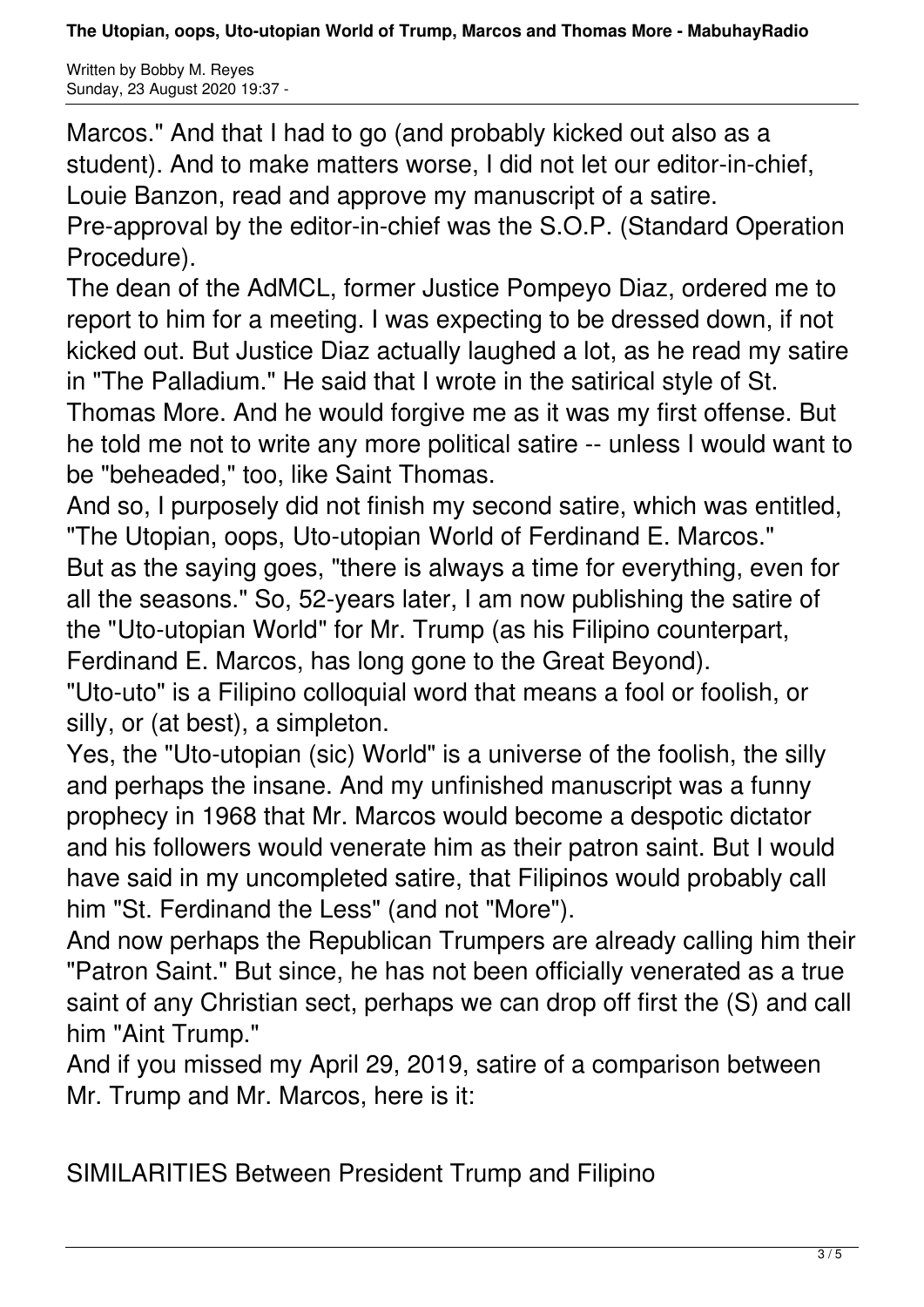Written by Bobby M. Reyes Sunday, 23 August 2020 19:37 -

President-Dictator Ferdinand Marcos (now deceased), who were both billionaires (in U.S.\$s) in their 70s at the height of their power.

1.0 Both employed the political-lobbying services of Paul Manafort.

2.0 Both are classified by historians as "congenital liars."

3.0 Both organized foundations in New York City that were closed by state officials for illegal acts.

4.0 The Marcos-controlled foundation bought and stashed in New York works of arts and paintings. One of the illegal purchases made by the Trump Foundation was a painting of its founder, Mr. Trump.

5.0 Both used beautiful women to advance their political careers and married some of them. (Mr. Marcos married only once, to Madame Imelda, as there is no civil divorce in the PH. But perhaps he had more mistresses than Mr. Trump.)

6.0 Both bought buildings in New York. Mr. Marcos named his building at Fifth Avenue the "Philippine Center," which was eventually seized by the Feds and turned over to the PH government.

7.0 And speaking of shoes, First Lady Imelda Marcos bought more-than 3,000 pairs of shoes. Now, Mr. Trump is waiting for the other shoe to drop -- probably thousands of more shoes to drop that will make him criminally liable for thousands of counts.

8.0 Both used in-laws (including sons-in-law) to enrich themselves and their relatives by affinity.

9.0 Both tried to subvert the Constitution. In Mr. Marcos's case, he changed the PH Constitution and made a new one named after himself. And ...

10.0 It looks like both will share the same sad ending. Mr. Marcos, his family and cronies had to flee the PH presidential palace to escape being lynched by mobs; American authorities had to banish the Filipino tyrant to Hawaii to spend the rest of his life in Honolulu. Mr. Trump and his kin may have to flee, too, the United States to escape criminal prosecution and jail -- perhaps spend also the rest of their earthly existence in exile?